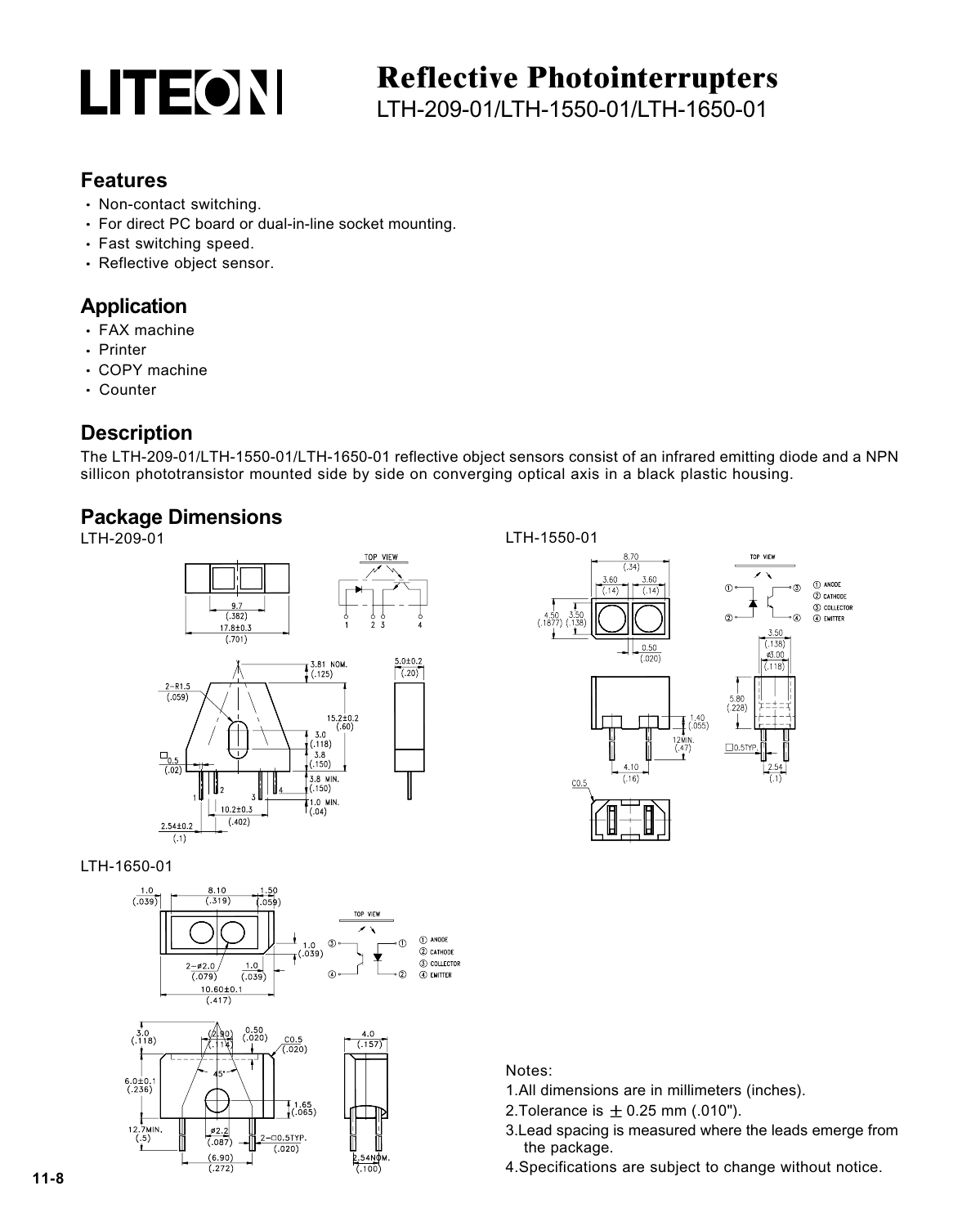#### **Absolute Maximum Rating at Ta=25**

| Parameter                                                             |                                   | Symbol         | <b>Maximum Rating</b>                 | Unit   |  |  |
|-----------------------------------------------------------------------|-----------------------------------|----------------|---------------------------------------|--------|--|--|
| Input LED                                                             | <b>Continuous Forward Current</b> | ١F             | 60                                    | mA     |  |  |
|                                                                       | Reverse Voltage                   | <b>VR</b>      | 5                                     | v      |  |  |
|                                                                       | Peak Forward Current              |                |                                       |        |  |  |
|                                                                       | (Pulse Wide=10 $\mu$ , S, 300PPS) | <b>ICP</b>     |                                       | A      |  |  |
|                                                                       | Power Dissipation                 | P <sub>D</sub> | 75                                    | mW     |  |  |
| Output<br>phototransistor                                             | <b>Collector Current</b>          | Ic.            | 20                                    | mA     |  |  |
|                                                                       | Power Dissipation                 | P <sub>C</sub> | 100                                   | mW     |  |  |
|                                                                       | Collector-emitter Voltage         | <b>VCEO</b>    | 30                                    | $\vee$ |  |  |
|                                                                       | Emitter-collector Voltage         | VECO           | 5                                     | V      |  |  |
| Operating Temperature Range                                           |                                   | Topr           | $-25^{\circ}$ C to + 85 $^{\circ}$ C  |        |  |  |
| Storage Temperature Range                                             |                                   | $T_{\rm stg}$  | $-40^{\circ}$ C to + 100 $^{\circ}$ C |        |  |  |
| <b>Lead Soldering Temperature</b><br>$[1.6$ mm $(.063$ in.)from body] |                                   | <b>Ts</b>      | 260℃ for 5 Seconds                    |        |  |  |

#### **Electrical Optical Characteristics at Ta=25**

| <b>Parameter</b>                            |                  | Symbol      | Part No.    | Min. | Typ. | Max. | Unit    | <b>Test Condition</b> | Bin No.     |
|---------------------------------------------|------------------|-------------|-------------|------|------|------|---------|-----------------------|-------------|
| Input LED                                   |                  |             |             |      |      |      |         |                       |             |
| Forward Voltage                             |                  | VF          |             |      | 1.2  | 1.6  | $\vee$  | $IF=20mA$             |             |
| <b>Reverse Current</b>                      |                  | IR.         |             |      |      | 100  | $\mu$ A | $V_R = 5V$            |             |
| Output phototransistor                      |                  |             |             |      |      |      |         |                       |             |
| <b>Collector Dark Current</b>               |                  | <b>ICEO</b> |             |      |      | 100  | nA      | $VCF = 10V$           |             |
| Coupler                                     |                  |             |             |      |      |      |         |                       |             |
|                                             |                  |             | LTH-209-01  |      |      | 0.4  |         | $lc=0.08mA, l=20mA$   |             |
| <b>Collector-Emitter Saturation Voltage</b> |                  | VCE(sat)    | LTH-1550-01 |      |      | 0.4  | $\vee$  | $lc=0.10mA, IF=20mA$  |             |
|                                             |                  |             | LTH-1650-01 |      |      | 0.4  |         | $lc=0.05mA, l=20mA$   |             |
| On State Collector Current                  |                  | IC(ON)      | LTH-209-01  | 160  |      |      | μA      | NOTE <sub>1</sub>     |             |
|                                             |                  |             | LTH-1550-01 | 200  | 400  | 400  |         | NOTE <sub>2</sub>     | <b>BINA</b> |
|                                             |                  |             |             | 300  |      | 600  |         |                       | <b>BINB</b> |
|                                             |                  |             |             | 500  |      | 1000 |         |                       | <b>BINC</b> |
|                                             |                  |             |             | 800  |      | 1600 |         |                       | <b>BIND</b> |
|                                             |                  |             | LTH-1650-01 | 100  |      | 300  |         | NOTE3                 | <b>BINA</b> |
|                                             |                  |             |             | 200  |      | 600  |         |                       | <b>BINB</b> |
|                                             |                  |             |             | 400  |      | 1200 |         |                       | <b>BINC</b> |
| Response Time                               | <b>Rise Time</b> | tr          |             |      | 3    | 15   | $\mu$ S | VcE=5V,Ic=2mA         |             |
|                                             | Fall Time        | tf          |             |      | 4    | 20   |         | $RL = 100 \Omega$     |             |

NOTE1: VCE=5V, IF=20mA, d=3.81MM, 90% Reflectance White Paper NOTE2: VCE=5V, IF=20mA, d=3.50MM, 90% Reflectance White Paper NOTE3: VCE=5V, IF=20mA, d=3.00MM, 90% Reflectance White Paper

# 90% Reflectance White Paper Test Condition and Arrangement for<br>Collector Current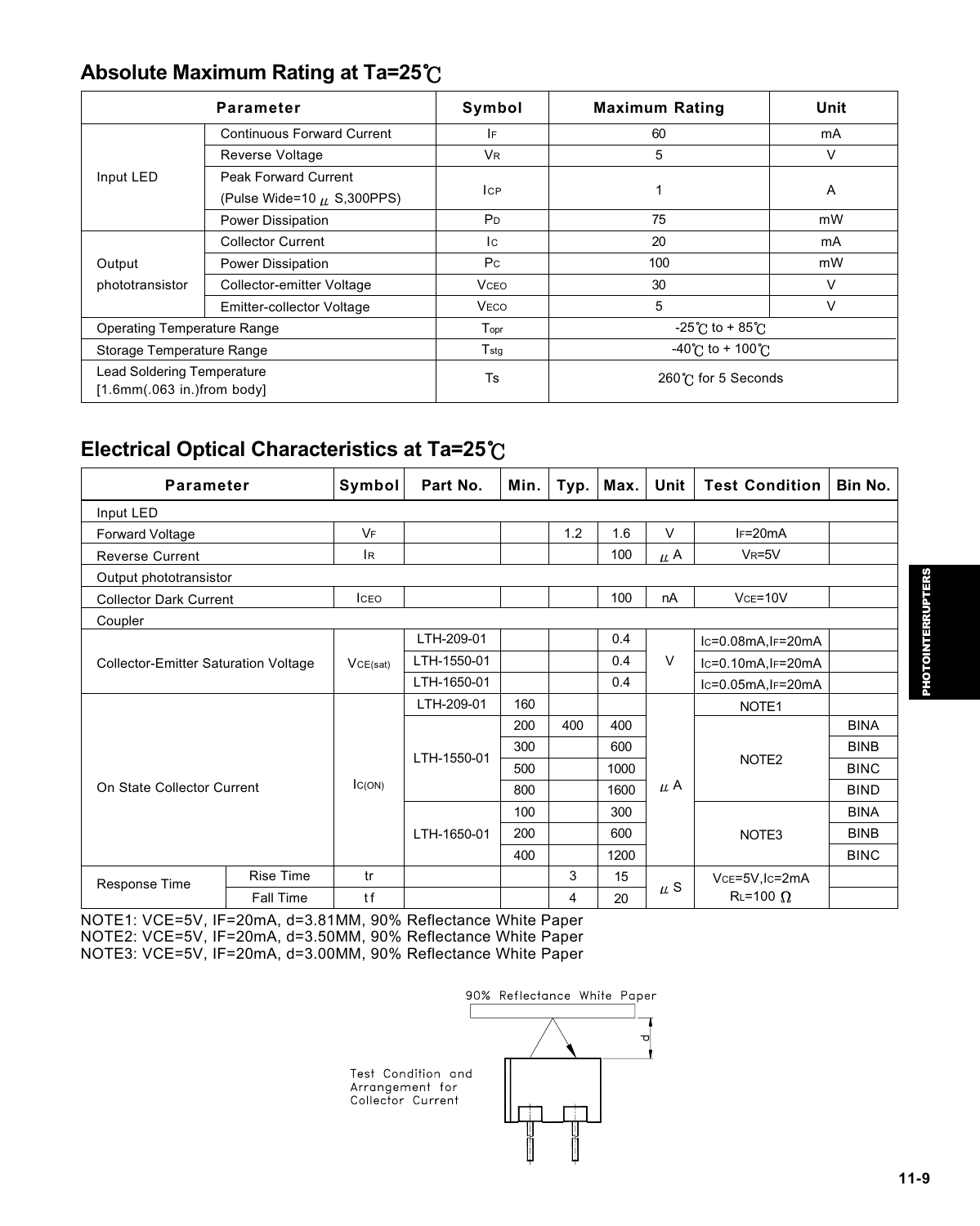#### **Typical Electrical/Optical Characteristic Curves (25 Ambient Temperature Unless Otherwise Noted)**











Fig.2 Forward Current vs. Forward Voltage







Fig.6 Collector Current vs. Ambient Temperature